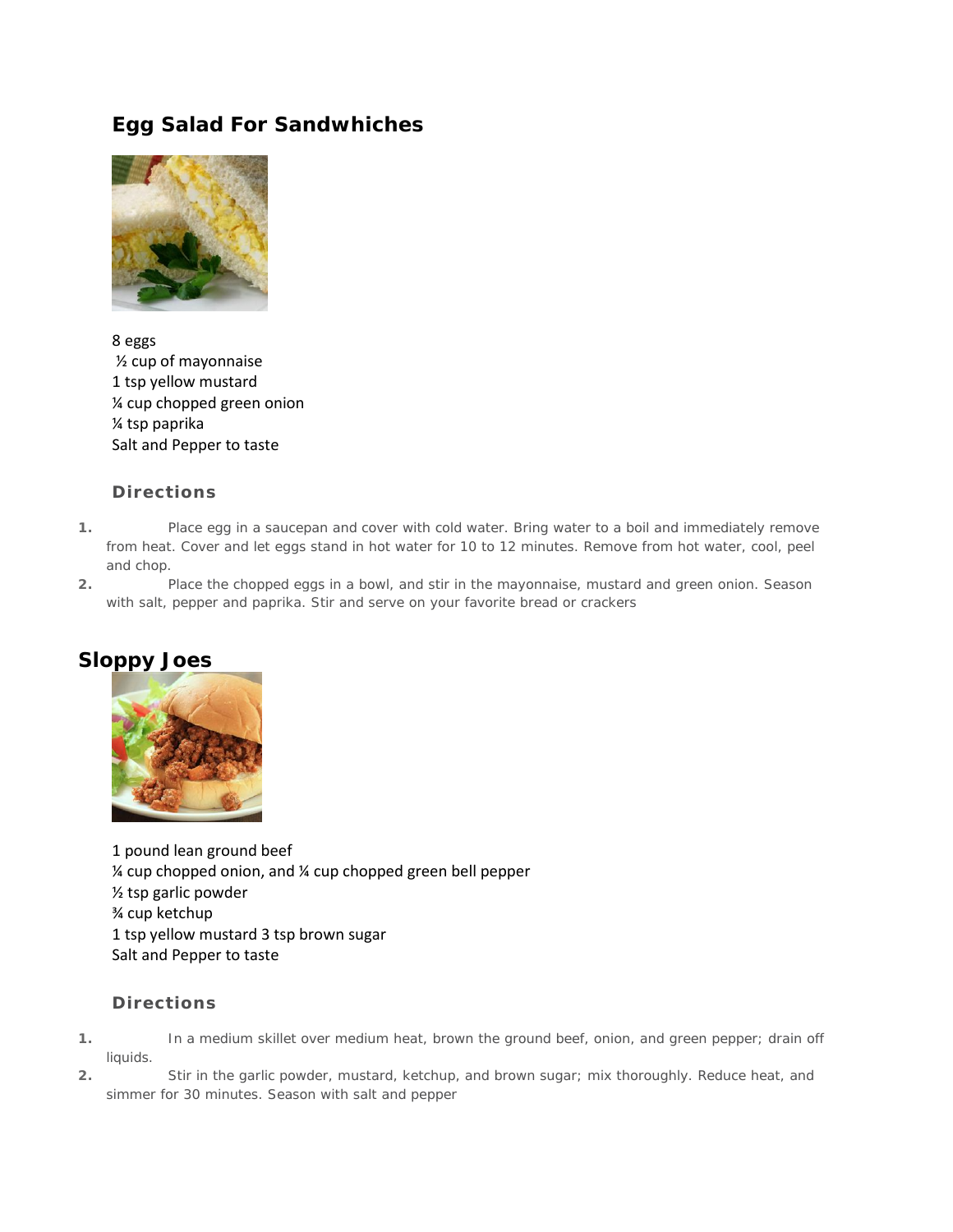# **No Frying Eggplant Parmesan**



2 cup season bread crumbs

1 ½ cup grated parmesan cheese

2 (1 pound) medium eggplants peeled and cut into ¼ inch slices

4 eggs beaten with 3 tsps of water

1 (26 oz) jar of pasta sauce (Ragu, Newman's Own, Etc.)

1 ½ cup shredded mozzarella cheese

### **Directions**

- **1.** Preheat oven to 350 degrees F. Combine bread crumbs with 1/2 cup Parmesan cheese in medium bowl. Dip eggplant slices in egg mixture, then bread crumb mixture. Arrange eggplant slices in single layer on lightly oiled baking sheets. Bake 25 minutes or until eggplant is golden.
- **2.** Evenly spread 1 cup Pasta Sauce in 13 x 9-inch baking dish. Layer 1/2 of the baked eggplant slices, then 1 cup sauce and 1/2 cup Parmesan cheese; repeat. Cover with aluminum foil and bake 45 minutes. Remove foil and sprinkle with mozzarella cheese. Bake uncovered an additional 10 minutes or until cheese is melted.

# **Baked Butternut Squash**



1 butternut squash halved lengthwise and seeded Water 1 tbsp butter, divided salt and ground pepper to taste

# **Directions**

**1.** Preheat oven to 350 degrees F (175 degrees C).

- **2.** Place squash, cut sides down, in a 9x13 baking dish. Pour water into dish around squash halves.
- **3.** Bake in the preheated oven until tender and easily pierced with a fork, about 1 1/2 hours. Carefully remove the skin with a fork; it should be very easy to remove. Top squash halves with butter and season with salt and pepper to taste.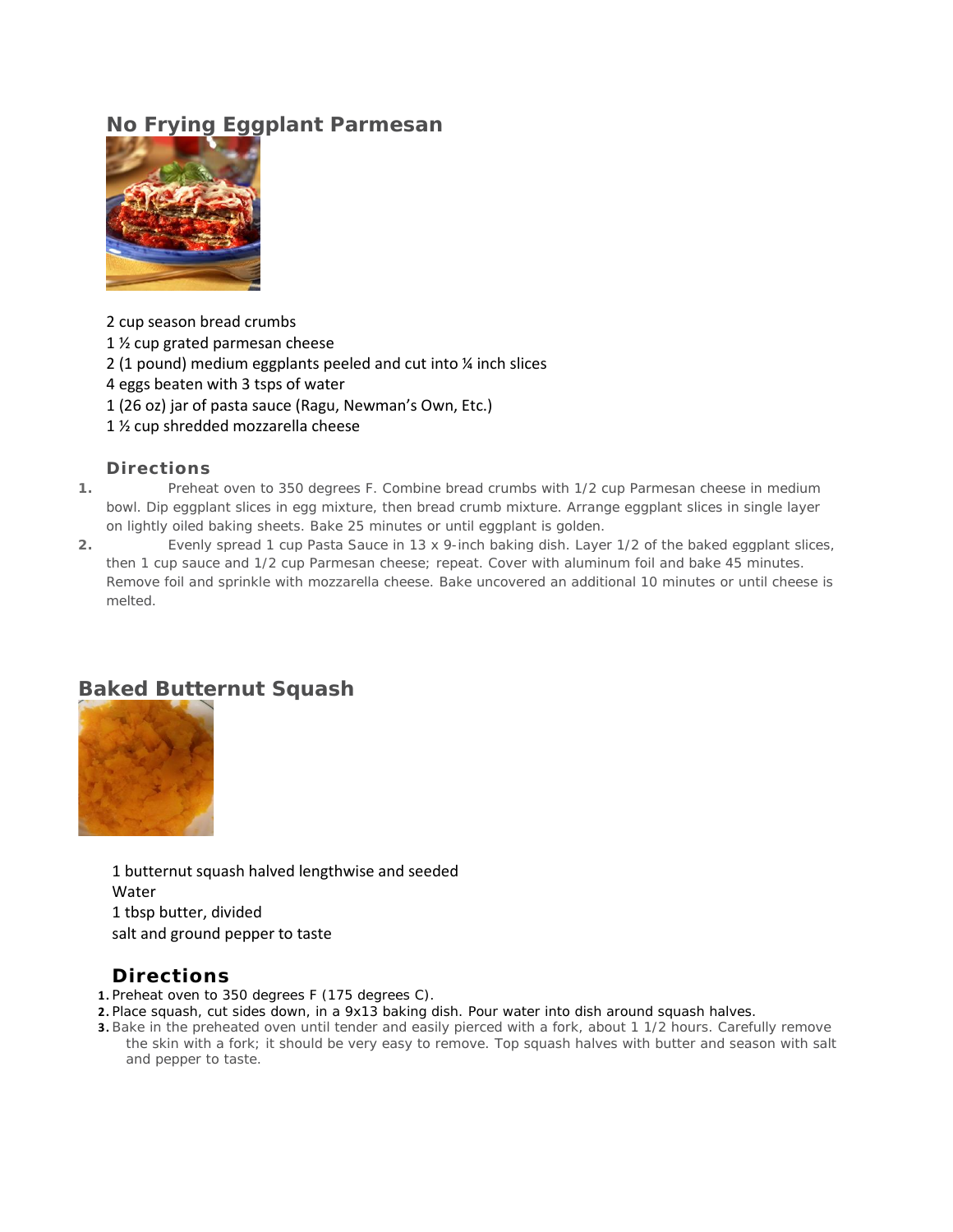# **French Toast**



6 eggs 1.5 cup skim milk  $\frac{1}{2}$  cup butter 2 tbsp white sugar 2 tbsp fat free cream cheese 2 tsp ground cinnamon 1 (pound) loaf French bread, cut into ¾ inch slices 1 (8 ounce) package gat free cream cheese, softened 2 tbsp frozen whipped topping, thawed

### **Directions**

- **1.** In a medium bowl, whisk together the eggs, milk, 2 tablespoons of sugar, and cinnamon. Melt one tablespoon of butter in a large skillet over medium heat. Dip a few bread slices into the egg mixture just to coat. Place in the hot skillet, and cook until golden on each side, about 4 minutes per side. Repeat with remaining slices of bread. Melt 1 tablespoon of butter in the skillet before frying each batch of toast.
- **2.** While the toast is cooking, mix cream cheese, 2 tablespoons of sugar, sour cream, and whipped topping using an electric mixer or blender until smooth, yet firm.
- **3.** Place servings of warm French toast onto plates, and top with a generous dollop of the frosting

# **Spicy Bacon Deviled Eggs**



12 eggs 4 Slices of bacon ½ cup mayonnaise 2 tbsp finely shredded cheddar cheese 1 tbsp spicey mustard 1 tbsp wasabi paste

- **1.** Place eggs in a saucepan and cover with water. Bring to a boil, remove from heat, and let eggs stand in hot water for 15 minutes. Remove eggs from hot water, cool under cold running water, and peel. Slice eggs in half lengthwise. Remove yolks to a small bowl and mash; reserve hollow egg whites.
- **2.** Fry bacon in a large skillet over medium-high heat, turning occasionally, until evenly browned, about 10 minutes. Drain the bacon slices on paper towels and crumble.
- **3.** Reserve a small amount of bacon and Cheddar cheese in separate bowls; stir remainder into mashed egg yolks with mayonnaise. Stir in mustard and wasabi. Fill egg whites with a heaping spoonful of the yolk mixture. Sprinkle with reserved bacon and Cheddar cheese before serving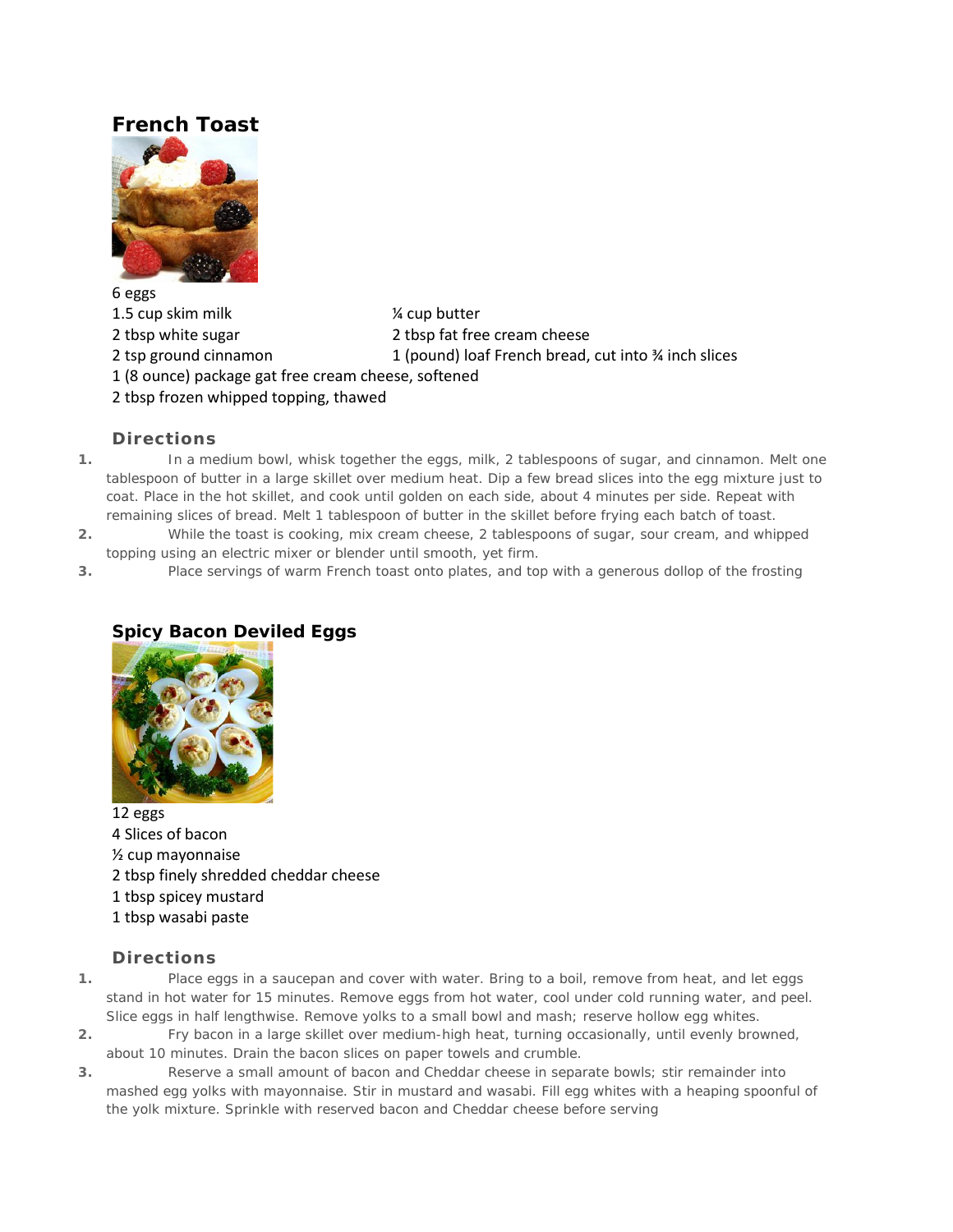# **Turkey Bolognese Sauce**



2 pounds of ground turkey 2 onions, minced 4 garlic cloves, minced <br> **Example 3** 4 cup grated carrots 1.5 tsp dried basil 2 tbsp jalapenos, minced 1 cup milk 1.5 cup white wine 1 tbsp tomatoe paste 1 pound spaghetti ½ cup grated parmesan cheese 2 (28 ounce) cans whole peeled tomatoes

### Directions

- **1.** In large saucepan over medium heat, cook turkey, onion, garlic, carrot, basil and jalapeno until turkey is brown. Pour in milk, reduce heat to low, and simmer until reduced by one-third. Stir in wine and reduce again. Pour in tomatoes and tomato paste and simmer 3 hours more.
- **2.** Bring a large pot of lightly salted water to a boil. Add pasta and cook for 8 to 10 minutes or until al dente; drain. Toss with tomato sauce and top with Parmesan. Serve

# **Ham and Potatoe Soup**

3.5 cup peeled and diced potatoes 1/3 cup diced celery 1/3 cup finely chopped 3 ¼ cup water 2 tbsp chicken bouillon granules  $\frac{1}{2}$  tsp of salt or to taste 1 tsp pepper or to tase 5 tbsp butter 5 tbsp flour 2 cup of milk

- **1.** Combine the potatoes, celery, onion, ham and water in a stockpot. Bring to a boil, then cook over medium heat until potatoes are tender, about 10 to 15 minutes. Stir in the chicken bouillon, salt and pepper.
- **2.** In a separate saucepan, melt butter over medium-low heat. Whisk in flour with a fork, and cook, stirring constantly until thick, about 1 minute. Slowly stir in milk as not to allow lumps to form until all of the milk has been added. Continue stirring over medium-low heat until thick, 4 to 5 minutes.
- **3.** Stir the milk mixture into the stockpot, and cook soup until heated through. Serve immediately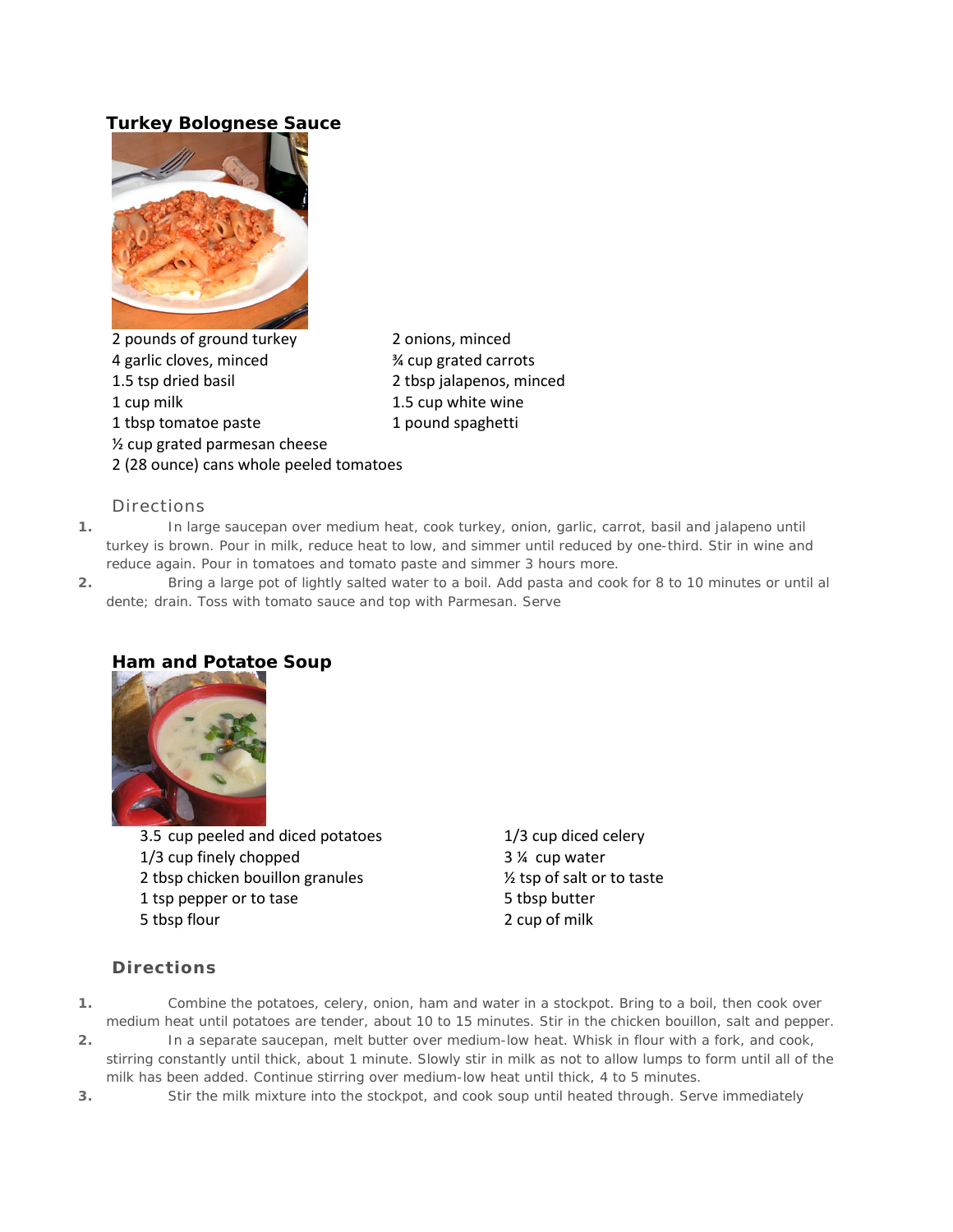## **Slow Cooker Texas Pulled Pork**



1 (4 pound) pork shoulder roast 1 tsp vegetable oil 1 cup barbeque sauce ½ cup apple cider vinegar % cup chicken broth  $\frac{1}{2}$  cup brown sugar 1 tbsp yellow mustard 1 tbsp worcestershire sauce 1 tbsp chilli powder 1 extra large onion, chopped 2 large garlic cloves, crushed 1/5 tsp thyme

### **Directions**

- **1.** Pour the vegetable oil into the bottom of a slow cooker. Place the pork roast into the slow cooker; pour in the barbecue sauce, apple cider vinegar, and chicken broth. Stir in the brown sugar, yellow mustard, Worcestershire sauce, chili powder, onion, garlic, and thyme. Cover and cook on High until the roast shreds easily with a fork, 5 to 6 hours.
- **2.** Remove the roast from the slow cooker, and shred the meat using two forks. Return the shredded pork to the slow cooker, and stir the meat into the juices.
- **3.** Spread the inside of both halves of hamburger buns with butter. Toast the buns, butter side down, in a skillet over medium heat until golden brown. Spoon pork into the toasted buns.



¼ cup brown sugar

¼ cup soy sauce 2 garlic cloves, minced % cup olive oil and the state of the 1 pound skin-on salmon fillet

- **1.** Whisk together the soy sauce, olive oil, brown sugar, lemon pepper, and garlic in a shallow dish; lay the salmon fillets into the mixture with the skin side facing up. Allow to marinate in the refrigerator 4 to 8 hours or overnight.
- **2.** Preheat the oven's broiler and set the oven rack about 6 inches from the heat source. Remove salmon from the marinade and arrange on a baking sheet. Discard the marinade.
- **3.** Cook the salmon under the broiler until lightly browned and the flesh flakes easily with a fork, 7 to 10 minutes. Allow the salmon to rest 5 minutes before slicing and serving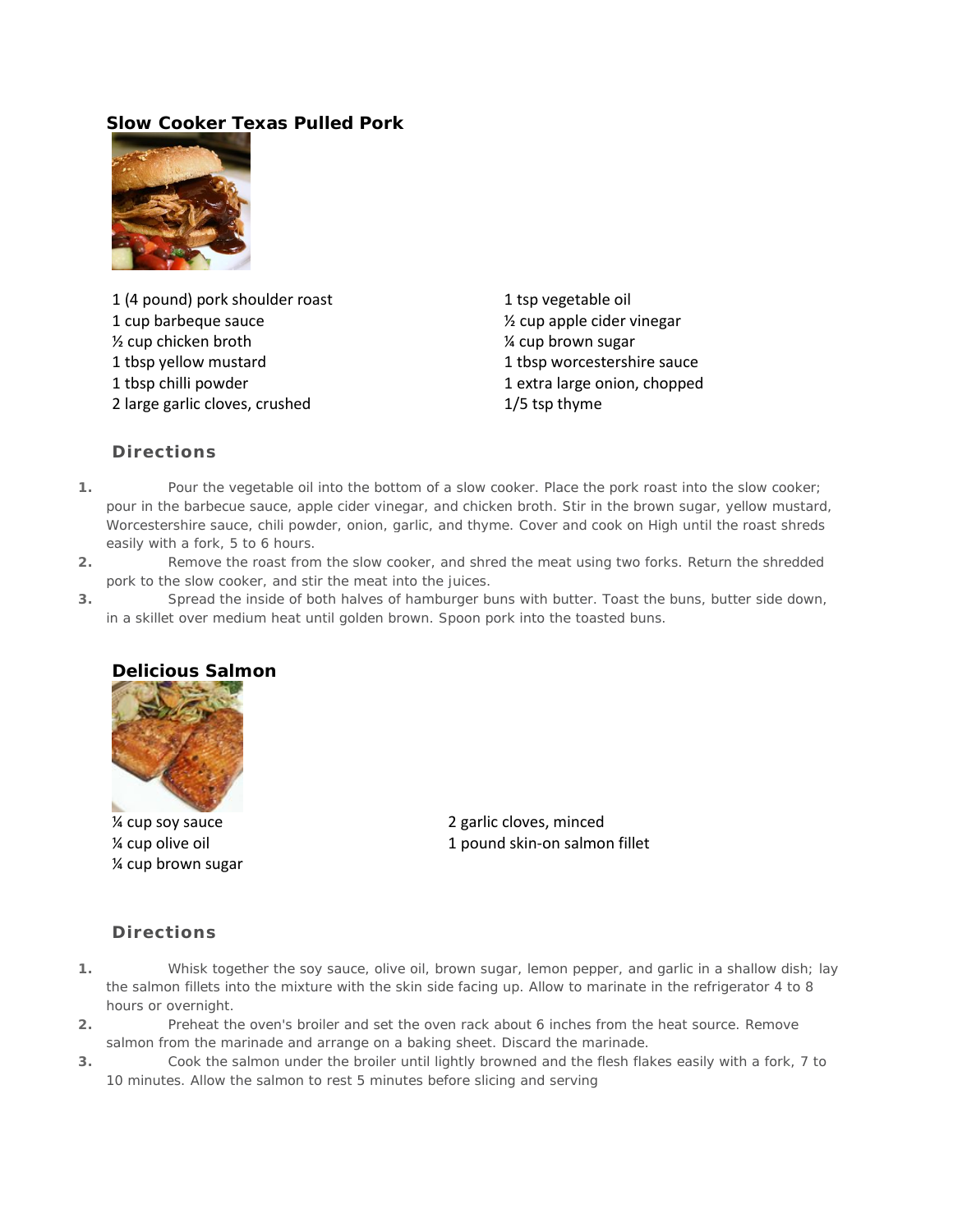## **Home cooked Macaroni and Cheese**



1 tbsp black ground pepper 1 tsp salt 3 eggs 4 cups shredded cheese 1 pinch of paprika or to taste

Cooking spray 2 cups uncooked elbow macaroni <sup>1/2</sup> cup butter 2 (12 oz) cans evaporated milk

### **Directions**

- **1.** Preheat the oven to 425 degrees F (220 degrees C).
- **2.** Spray a 9x13-inch casserole dish with cooking spray.
- **3.** Fill a large pot with lightly salted water and bring to a boil. Stir in the macaroni and return to a boil. Cook pasta uncovered, stirring occasionally, until it has cooked through but is still slightly firm, about 8 minutes; drain.
- **4.** Slowly melt butter in a large pot over low heat. Stir in evaporated milk and black pepper; cook until heated through.
- **5.** Whisk eggs in a bowl until smooth; whisk about 1/2 cup of the evaporated milk mixture into the eggs, 1 tablespoon at a time, until thoroughly incorporated. Whisk the egg mixture back into the saucepan with evaporated milk mixture. Continue to heat gently, whisking constantly, until the evaporated milk mixture almost comes to a simmer and the sauce thickens.
- **6.** Gently mix salt and cooked macaroni into the sauce and stir to combine.
- **7.** Spoon 1/4 of the macaroni mixture in a layer into the bottom of the prepared casserole dish and top with 1 cup shredded Cheddar cheese. Repeat layers three more times; top last cheese layer with paprika to taste.
- **8.** Bake in the preheated oven until casserole is bubbling, about 20 minutes

## **Green Beans Casserole**



(1) 6 oz can French's fried onions (1) cup shredded Cheddar cheese

(2) 14 oz can green beans, drained (1) 10.75 oz can of cream of mushroom

- **1.** Preheat oven to 350 degrees F (175 degrees C).
- **2.** Place green beans and soup in a large microwave-safe bowl. Mix well and heat in the microwave on HIGH until warm (3 to 5 minutes). Stir in 1/2 cup of cheese and heat mixture for another 2 to 3 minutes. Transfer green bean mixture to a casserole dish and sprinkle with French fried onions and remaining cheese.
- **3.** Bake in a preheated 350 degrees F (175 degrees C) oven until the cheese melts and the onions just begin to brown.